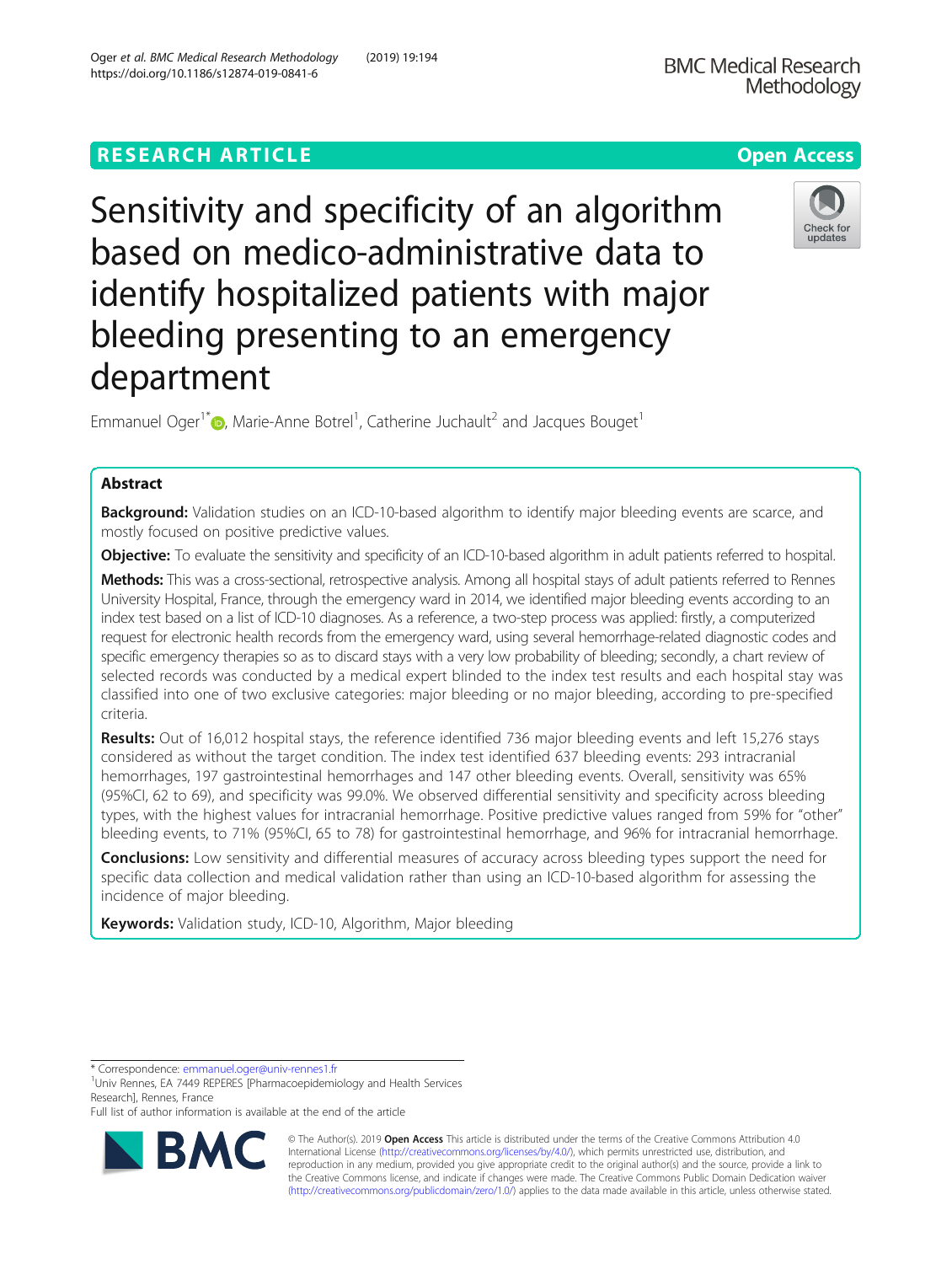## Background

A reimbursement claim database enables large cohorts to be set up, providing comprehensive data at a relatively low cost [\[1](#page-6-0)]. Their use in pharmacoepidemiology has considerably increased in recent years [[2](#page-6-0)]. In France, numerous studies have been conducted using the French National Health database (SNDS, previously known as SNIIRAM) [[3](#page-6-0)–[7\]](#page-6-0). The French hospital database (PMSI), part of the SNDS, provides a discharge diagnosis (ICD-10 codes) for all patients admitted to hospital in France. It is considered that hospital-based data, and discharge codes in particular, can be used as valuable sources of information to define patient populations, assess comorbidities [\[8](#page-6-0)] or the severity of disease, determine patient outcomes [\[3](#page-6-0)] and drug effectiveness [\[4](#page-6-0)], and detect adverse events, including major bleeding [\[5](#page-6-0)–[7](#page-6-0)].

Major bleeding is the most feared serious adverse reaction when using antithrombotic agents. Estimating the occurrence of major bleeding events is therefore a key issue. Patients presenting major bleeding are mostly referred to hospital, which therefore makes hospital-based data useful. Nonetheless, caution is needed regarding the accuracy of codes in hospital-based data for major bleeding event identification: for instance when assigning primary or secondary discharge diagnoses, a focus on the reimbursement of the care delivered could hide the real reason for admission; coding inaccuracies or inconsistencies can occur across care sites, and bleeding events that are not coded could be overlooked; hence a validated algorithm is crucial.

Emergency wards are obviously optimal settings to observe and report serious adverse drug reactions for drugs prescribed in the community. With regard to major bleeding events, the validation of a hospital-based data algorithm could gain from a confrontation with medical charts from emergency wards.

#### Methods

#### Aim, design and setting

Our objective was to evaluate the sensitivity and specificity of an ICD-10-based algorithm that has already been used [\[5](#page-6-0)] to identify major bleeding events in adult patients referred to hospital in a dedicated dataset.

This was a cross-sectional, retrospective analysis conducted at Rennes University Hospital, a tertiary care facility.

## Study population

All hospital stays of adult patients referred to Rennes University Hospital through emergency ward between 01/01/2014 and 12/31/2014 were identified through the hospital registry and were eligible to participate.

## Index test

We used a list of ICD-10 primary hospital discharge diagnosis codes previously published [[5\]](#page-6-0): hospitalization for bleeding, including intracranial (hospital discharge ICD-10 codes I60, I61, I62, S06.3,S06.4, S06.5, S06.6), gastrointestinal (I85.0, K25.0, K25.2, K25.4,K25.6, K26.0, K26.2, K26.4, K26.6, K27.0, K272, K27.4, K27.6,K28.0, K282, K28.4, K28.6, K29.0, K62.5, K92.0, K92.1, K92.2) and other bleeding (D62, N02, R31, R58, H11.3, H35.6, H43.1, H45.0,H92.2, J94.2, K66.1, M25.0, N92.0, N92.1, N92.4, N93.8, N93.9,N95.0, R04.0, R04.1, R04.2, R04.8, R04.9). See Additional file [1](#page-5-0) for details on labeling. Each hospital stay was classified into one of four exclusive categories: intracranial, gastrointestinal, other bleeding or no bleeding event. We chose this list because it was derived from and had already been used on French hospital-based data.

#### Standard procedure

To provide a reference, a standard two-step process was applied to all hospital stays: firstly, a computerized request for electronic health records from emergency wards using several hemorrhage-related diagnostic codes (see Additional file [2](#page-5-0)) and specific emergency therapies (red blood cell transfusion, platelet transfusion, vitamin K, protamin sulfate, prothrombin complex concentrate, and FEIBA®, an anti-inhibitor coagulant complex); this request demonstrated good sensitivity (96, 95% exact confidence limits (CL) 80 to 99%) and specificity (100%, exact 95% CL, 99 to 100%) in a pilot study. The probability of bleeding in the discarded records (i.e. records not identified by this request) was consequently considered to be probably very low. Secondly, a review of the selected records was conducted by a medical expert (JB) blinded to index test results, and each hospital stay was classified in one of two exclusive categories: major bleeding or no major bleeding. Major bleeding was defined on at least one of the following criteria in the review of medical charts: unstable hemodynamic (systolic arterial pressure < 90 mmHg or mean arterial pressure < 65 mmHg) or shock, uncontrollable bleeding, need for transfusions or hemostatic procedure (embolization, endoscopic procedure, surgery), and life-threatening locations such as intracranial, intra-spinal, intraocular, retroperitoneal, pericardial, thoracic, intra-articular, intramuscular hematoma with compartment syndrome, acute gastrointestinal bleeding. We considered major bleeding in case of epistaxis when at least two procedures of nasal packing were needed, and in case of hematuria when bleeding continued for more than 12 h despite bladder washing. An extensive chart review was simply unrealistic, because of the expense involved in reviewing so many charts. Of course, medical review of all charts would have been the true reference standard.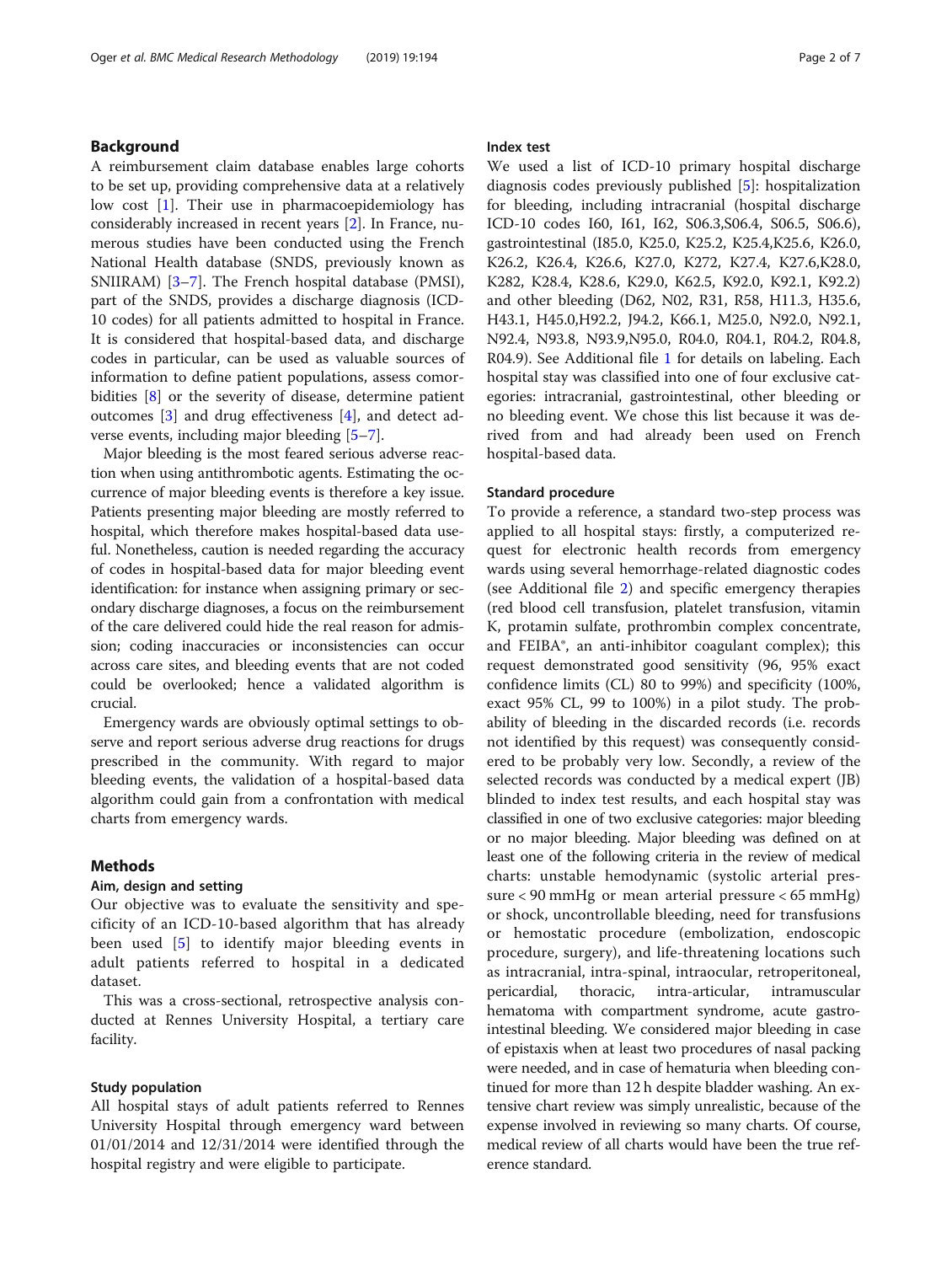## Statistical analysis

From contingency tables, indicators of diagnostic accuracy, sensitivity, specificity, negative and positive predictive values, and positive and negative likelihood ratios were calculated along with an exact 95% confidence interval, using SAS 9.4 software (SAS Institute, Cary, NC., USA). Briefly, sensitivity or true positive rate is the number of positive index test (true positive) out of all stays with a target condition as defined by the standard procedure (true positive plus false negative). Specificity also called the true negative rate is the number of negative index test (true negative) that are identified as negative by the standard procedure (true negative plus false positive).

## Results

## Study population

Between 01/01/2014 and 12/31/2014 at Rennes University Hospital there were 49,792 emergency ward records and 22,400 hospital stays for adult patients. Out of these, we identified 16,012 hospital stays for adult patients with a hospital admission through emergency ward. Among these, the mean (SD) age was 61.7 (22.7) years and 52.2% were men.

## Index test

Across 16,012 hospital stays, the previously published algorithm [[5\]](#page-6-0) based on the hospital discharge main diagnosis, identified 637 bleeding events (Table 1). There were 293 intracranial hemorrhages (46%), 197 gastrointestinal hemorrhages (31%) and 147 other bleeding events (23%).

## Standard procedure

The automated first step identified 1959 records from the 16,012 eligible hospital stays, of which 736 were classified as major bleeding events by a medical expert review. All other stays ( $n = 15,276$ ) were considered as without the target condition (1223 classified as such by medical expert review and 14,053 discarded by the automated first step).

## Main outcomes

From the contingency table (Table [2\)](#page-3-0) we derived the diagnostic performances (Table [3](#page-3-0) and Fig. [1](#page-4-0)): there were 482 true positive index test results (positive index test - either ICH, GI or other bleeding according to the ICD-10 based algorithm - among those stays classified as having the target condition by the standard procedure), 15,121 true negative (negative index test among those stays

Table 1 Discharge diagnosis ICD-10 codes for 637 events identified by index test [[5](#page-6-0)]

| Type                        | Code            | Label                                                       | Percent | Count          |
|-----------------------------|-----------------|-------------------------------------------------------------|---------|----------------|
| Intracranial hemorrhage     | 61              | Non-traumatic intra-cerebral hemorrhage                     | 45.7    | 134            |
|                             | <b>SO6</b>      | Intracranial injury                                         | 34.8    | 102            |
|                             | 160             | Non-traumatic subarachnoid hemorrhage                       | 15.0    | 44             |
|                             | 162             | Other and unspecified non-traumatic intracranial hemorrhage | 4.43    | 13             |
| Gastrointestinal hemorrhage | K92             | Other diseases of the digestive system                      | 39.1    | 77             |
|                             | K62             | Other diseases of the anus and rectum                       | 35.0    | 69             |
|                             | K26             | Duodenal ulcer                                              | 12.2    | 24             |
|                             | K <sub>25</sub> | Gastric ulcer                                               | 11.7    | 23             |
|                             | K28             | Gastrojejunal ulcer                                         | 1.01    | 2              |
|                             | K27             | Peptic ulcer, site unspecified                              | 0.51    |                |
|                             | K29             | Gastritis and duodenitis                                    | 0.51    |                |
| Other bleeding              | <b>R04</b>      | Hemorrhage in the respiratory tract                         | 48.9    | 72             |
|                             | R31             | Hematuria                                                   | 26.5    | 39             |
|                             | D62             | Acute post-hemorrhagic anemia                               | 10.9    | 16             |
|                             | M25             | Other joint disorder, not elsewhere classified              | 5.44    | 8              |
|                             | H11             | Ocular hemorrhage                                           | 1.36    | 2              |
|                             | K66             | Other disorders of the peritoneum                           | 1.36    | $\overline{2}$ |
|                             | N <sub>02</sub> | Recurrent and persistent hematuria                          | 1.36    | 2              |
|                             | N95             | Menopausal and other peri-menopausal disorders              | 1.36    | 2              |
|                             | <b>R58</b>      | Hemorrhage, not elsewhere classified                        | 1.36    | 2              |
|                             | H92             | Otalgia and effusion from the ear                           | 0.68    |                |
|                             | <b>J94</b>      | Other pleural conditions                                    | 0.68    | $\mathbf{1}$   |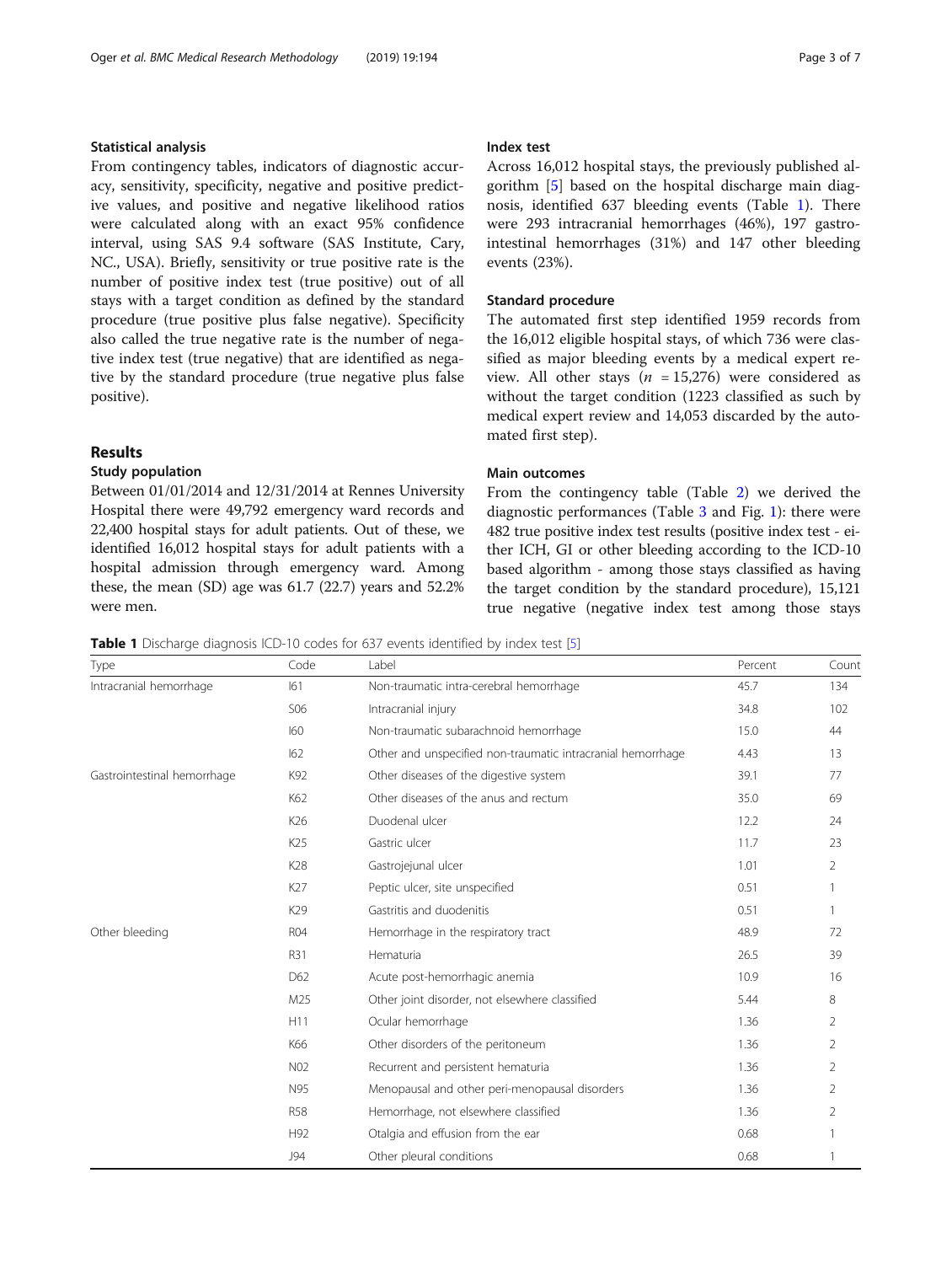<span id="page-3-0"></span>Table 2 Contingency table by type of hemorrhage

|            |          | Standard procedure |        |  |  |
|------------|----------|--------------------|--------|--|--|
|            | Positive | Negative           | Total  |  |  |
| Index test |          |                    |        |  |  |
| ICH        | 281      | 12                 | 293    |  |  |
| GI         | 141      | 56                 | 197    |  |  |
| Other      | 60       | 87                 | 147    |  |  |
| Negative   | 254      | 15,121             | 15,375 |  |  |
| Total      | 736      | 15,276             | 16,012 |  |  |

The index test is an ICD-10-based algorithm (previously published [[5](#page-6-0)]) ICH denotes intracranial hemorrhage, GI Gastrointestinal

classified as not having the target condition by the standard procedure), 155 false positive (positive index test among those stays classified as not having the target condition by the standard procedure) and 254 false negative (negative index test among those stays classified as having the target condition by the standard procedure); sensitivity  $(TP/TP + FN)$  and specificity  $(TN/TN + FP)$  varied across types of major bleeding, with the highest values for intracranial hemorrhage.

#### Description of false positives

Out of 155 hospital stays, 141 (91%) were identified by the automated first step, thereby indicating there was potentially a hemorrhage, but seriousness was ruled out by the medical expert review. It can be noted that these cases were mainly "other" bleeding events (62%) and gastrointestinal bleeding (37.4%); only 8 cases had ICD-10 codes for intracranial bleeding, 3 of them had code S06.5 (traumatic subdural hemorrhage) and another code S06.6 (traumatic subarachnoid hemorrhage). For the remaining 14 hospital stays, the ICD-10-based algorithm identified 3 "other" bleeding events, 6 gastrointestinal bleedings and 5 intracranial bleedings. Additional file [3](#page-5-0) shows the diagnosis as coded in emergency ward and the main discharge diagnosis in order address the question of in-hospital bleeding as opposed to bleeding as the motive for referral, or no bleeding at all for these stays. For all intracranial bleedings, symptoms as coded in emergency wards were consistent with the main discharge diagnosis; this was not the case for gastrointestinal bleeding and other bleeding events where in-hospital bleeding may have occurred.

#### Description of false negatives

Diagnoses (ICD-10 codes) as coded in emergency ward are shown in Table [4.](#page-4-0) Most of them (18 codes, totalizing 107 stays, 42%) were codes used by the ICD-10-based algorithm. Additional file [4](#page-5-0) shows the main discharge diagnoses retained for these 107 stays: the codes were mostly based on etiology. The main discharge diagnosis codes mostly (75%) related to four chapters of the ICD-10 classification: S (injury,  $n = 94$ , 37%), D ( $n = 34$ , 13.4%, mostly diseases of the blood rather than neoplasms), I ( $n = 34, 13.4\%$ ), and K ( $n = 30, 11.8\%$ ).

## **Discussion**

First, we observed overall low sensitivity (65%); a third of the major bleeding events identified by our standard procedure were not detected by the ICD-10-based algorithm (false negatives). Second, we highlighted differential sensitivity and specificity across types of bleeding, with the highest values for intracranial hemorrhage. One hundred fifty-five cases out of 637 (24%) were false positives, with a large majority being non-serious, involving mostly "other" bleeding and GI bleeding events.

Major bleeding is an adverse event common to all types of antithrombotic drugs. An automated approach to identifying major bleeding in real time would be particularly useful. Indeed it would enable continuous monitoring and early signal detection in the area of pharmacovigilance. However, accuracy in coding for major bleeding is required to yield trustworthy results on the basis of hospital databases. To date, validation studies on ICD-10 code-based algorithms are scarce and focused on positive predictive values: only one study [\[9](#page-6-0)] identified major bleeding from emergency ward discharges using 35 ICD-10 codes for ICH or GI bleeding; a random sample was independently reviewed by two trained chart reviewers to validate the diagnosis, but no criteria to define major bleeding were applied, except for the location; the analysis showed an overall good positive predictive value of 88% (95%CI 83 to 91), with better estimates for ICH (90%) than for upper GI bleeding (74%). It can be noted that other forms of major bleeding events were not studied. These results based on emergency ward discharges were similar to others from studies using hospital discharge records (ICD-10 codes): Kokotailo et al. reported a positive predictive value of 98 and 91% for ICH and subarachnoid hemorrhage respectively [[10\]](#page-6-0). Cunningham et al. showed

Table 3 Accuracy of a previously used [[5](#page-6-0)] ICD-10-based algorithm for major bleeding

| N      | True<br>positive | True<br>negative | False<br>positive | False<br>negative | Sensitivity %<br>(95% CI)         | Specificity %<br>(95% CI) | PPV %<br>$(95%$ CI)                                 | NPV %<br>$(95%$ CI)    | Positive LR %<br>$(95\%$ CI)        | Negative LR %<br>$(95%$ CI) |
|--------|------------------|------------------|-------------------|-------------------|-----------------------------------|---------------------------|-----------------------------------------------------|------------------------|-------------------------------------|-----------------------------|
| 16.012 | 482              | 15.121           | 155               | 254               | 65.5<br>$(61.9 \text{ to } 68.9)$ | 99.0                      | $(98.8 \text{ to } 99.1)$ $(72.1 \text{ to } 78.9)$ | 98.3<br>(98.1 to 98.5) | 64.5<br>$(21.8 \text{ to } \infty)$ | 0.35<br>(0.00 to 2.08)      |

PPV and NPV denote positive and negative predictive values respectively, LR denotes likelihood ratio, CI denotes Clopper-Pearson's (exact) confidence interval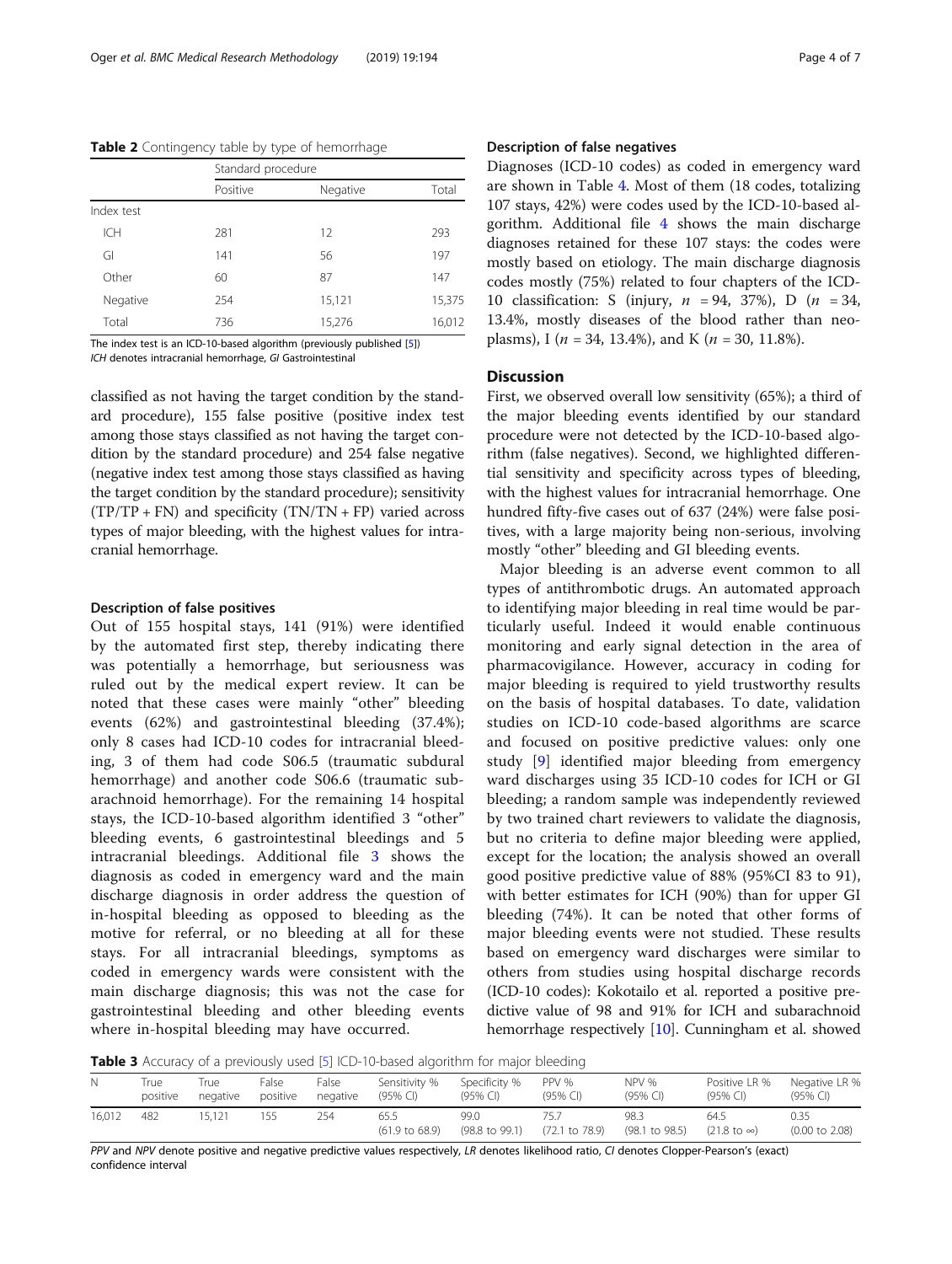<span id="page-4-0"></span>

that an algorithm identifying bleeding-related hospitalizations from the primary discharge diagnosis had a positive predictive value of between 89 and 99% in distinguishing specific bleeding sites [\[11\]](#page-6-0). The accuracy of upper GI bleeding codes in one Dutch administrative database using the ICD-10 coding system showed a positive predictive value of 77% [\[12](#page-6-0)]. In an assessment of four different coding systems in different European countries, it was concluded that positive predictive value is associated not only with the code itself, but is also with the way the code is

used [\[12](#page-6-0)]; France was not part of this study. In France, main discharge diagnoses may not reflect the motive for referral, but rather what most impacts hospital resources; indeed the PMSI database has a primarily financial objective, not an epidemiological point of view. Lastly, Delate et al. recommended a manual chart review to validate warfarin-related bleeding events from administrative data [[13](#page-6-0)]. Ruigomez et al. also advocated additional information to prevent misclassification as regards major GI or urogenital bleeding events [[14](#page-6-0)]. Our findings are in line

| Table 4 The most cited diagnoses (> 2%) in emergency ward out of 254 false negatives on the index test (an ICD-10-based |  |  |
|-------------------------------------------------------------------------------------------------------------------------|--|--|
| algorithm, previously used [5])                                                                                         |  |  |

| Codes | Label                                                                  | Percent | Count |
|-------|------------------------------------------------------------------------|---------|-------|
| K62.5 | Hemorrhage of the anus and rectum                                      | 10.2    | 26    |
| D64.9 | Anemia, unspecified                                                    | 7.87    | 20    |
| R57.1 | Hypovolemic shock                                                      | 6.29    | 16    |
| S39.0 | Injury of muscles, fascia and tendon of abdomen, lower back and pelvis | 5.90    | 15    |
| K92.0 | <b>Hematemesis</b>                                                     | 5.51    | 14    |
| 161.9 | Nontraumatic intracerebral hemorrhage, unspecified                     | 4.72    | 12    |
| S00.0 | Superficial injury of the scalp                                        | 3.15    | 8     |
| S06.3 | Focal traumatic brain injury                                           | 3.15    | 8     |
| K66.1 | Hemoperitoneum                                                         | 2.36    | 6     |
| K92.1 | Melena                                                                 | 2.36    | 6     |
| R31   | Hematuria                                                              | 2.36    | 6     |
| T81.0 | Complications of procedures, not elsewhere classified                  | 2.36    | 6     |

Codes used by the ICD-10-based algorithm (but on discharge diagnoses) are in italics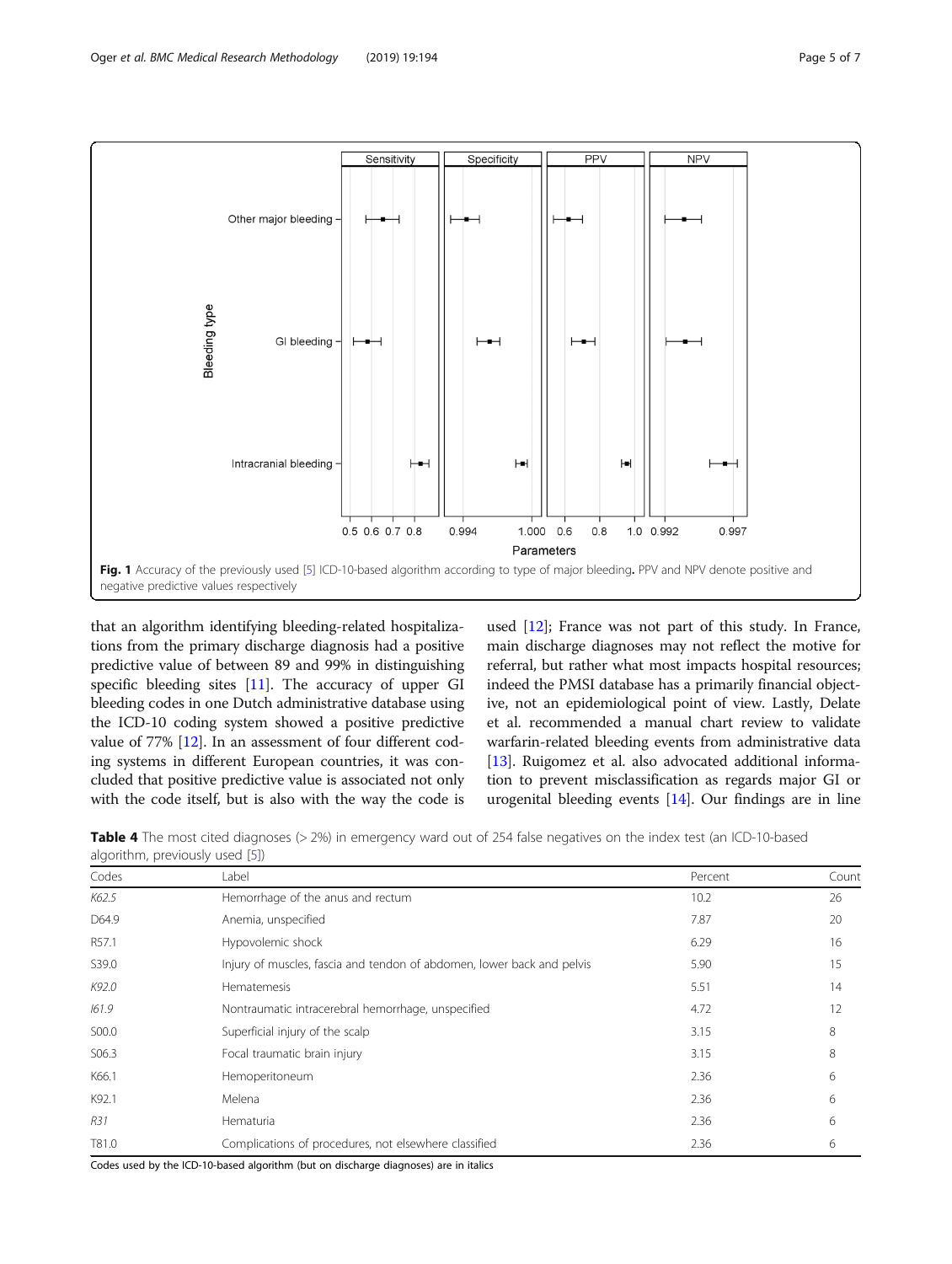<span id="page-5-0"></span>with these previous results and have highlighted differential measures of accuracy between ICH and GI. When evaluating anticoagulant safety profiles, it would be wise to perform separate analyses according to these outcomes. It is well known that non-differential misclassification biases the risk towards the null, but it can be noted that NOAC trials reported a lower risk of ICH but no significant decrease of GI bleeding; hence differential positive predictive values could be problematic when evaluating overall safety profiles.

The reported low sensitivity is a concern. This result might reflect a discrepancy between the motive for referral and the discharge coding (false negatives); it is worth noting that the PMSI does not collect emergency ward data; in any case, emergency ward data is thought to be unreliable with considerable inconsistency as a result of a lack of standardization. Only primary hospital discharge diagnoses were used in the index test to define major bleeding [\[5](#page-6-0)]. The consequence when using this algorithm (index test) will be an underestimation of the incidence of major bleeding. It has already been observed that when the code is listed as the most likely diagnosis or the admission diagnosis, a true bleeding event has occurred 96% of the time [[15\]](#page-6-0).

False positives from the algorithm (index test) were mostly non serious gastrointestinal bleeding or non serious other bleeding events. The point here is whether the algorithm catches in-hospital serious bleeding. This is important to consider when the question focuses on serious bleeding as a reason for hospital referral, which means bleeding potentially related to drug delivered on an ambulatory basis. Including in the analysis in-hospital serious bleeding might biased the results because at this time patients may not be exposed to the drug they were prescribed before hospital entry.

Our study has several strengths. Our sample size is by far the largest among studies testing the validity of ICD codes. We reviewed a consecutive set of charts irrespective of the ICD-10 coding allocated. Using negative controls, we calculated the sensitivity. In contrast, previous studies have been published without negative controls and have only reported positive predictive values. The medical chart review was blinded to the discharge diagnoses.

Our study also has several limitations. Firstly, the study was carried out by one medical expert reviewer in a single center. However, the reviewer followed objective criteria to determine the presence of major bleeding. On the other hand, inter-rater variability related to different level of expertise would have been an issue. Secondly, our definition for major bleeding was conservative, and it is likely that we underestimated the numbers of certain major bleeding events, especially with respect to the ISTH definition  $[16]$  $[16]$ , which includes a drop hemoglobin level of 20 g L<sup>-1</sup>. The PMSI database does

not include laboratory results. In addition, to take account of a drop in hemoglobin level, a reference level is required, which is not straightforward. Our definition applied only to hospital-based care. Therefore, data from individuals who do not seek medical attention or who are only seen in outpatient clinics or surgeries was not captured. For major bleeding, we thought this would not lead to a substantial bias, except for bleeding-related sudden death. Thirdly, we used a two-step approach as the standard procedure; an extensive chart review was simply unrealistic, because of the expense involved in reviewing so many charts. A previous pilot study has shown good sensitivity and specificity for the first automated step. Of course, medical review of all charts would have been the true reference standard.

## Conclusion

To conclude, the external validity of bleeding diagnostic codes has not been previously assessed in the French PMSI database. To the best of our knowledge, this is the first report. Our results showed overall low sensitivity, and, interestingly, different measures of accuracy across bleeding types. The results therefore provide support for specific data collection and a medical validation approach rather than an ICD-10-based algorithm for assessing the incidence of major bleeding.

#### Supplementary information

Supplementary information accompanies this paper at [https://doi.org/10.](https://doi.org/10.1186/s12874-019-0841-6) [1186/s12874-019-0841-6.](https://doi.org/10.1186/s12874-019-0841-6)

Additional file 1. List of ICD-10 primary hospital diagnostic discharge previously published [\[5\]](#page-6-0).

Additional file 2. Codes used by computerized requests made on electronic health records from emergency ward.

Additional file 3. Diagnosis as coded in emergency ward and main discharge diagnosis for 14 hospital stays (not identify as bleeding event by computerized request on electronic health records from emergency ward using hemorrhagic-related diagnostic codes and specific emergency therapies) out of 155 false positives.

Additional file 4. Main discharge diagnoses compared to emergency ward (EW) ICD-10 code for 107 stays where emergency ward diagnosis was coded as hemorrhage but not the main discharge diagnosis (false negative).

#### Abbreviations

ICD-10: International Classification of Disease, 10th edition; NPV: Negative predictive value; PMSI: French hospital database; PPV: Positive predictive value; SNDS: French National Health database

#### Acknowledgements

Not applicable.

#### Authors' contributions

CJ and MAB gathered data. EO analyzed the data. EO and JB interpreted the data. EO was a major contributor in writing the manuscript. All authors read and approved the final manuscript.

## Funding

No external source of funding.